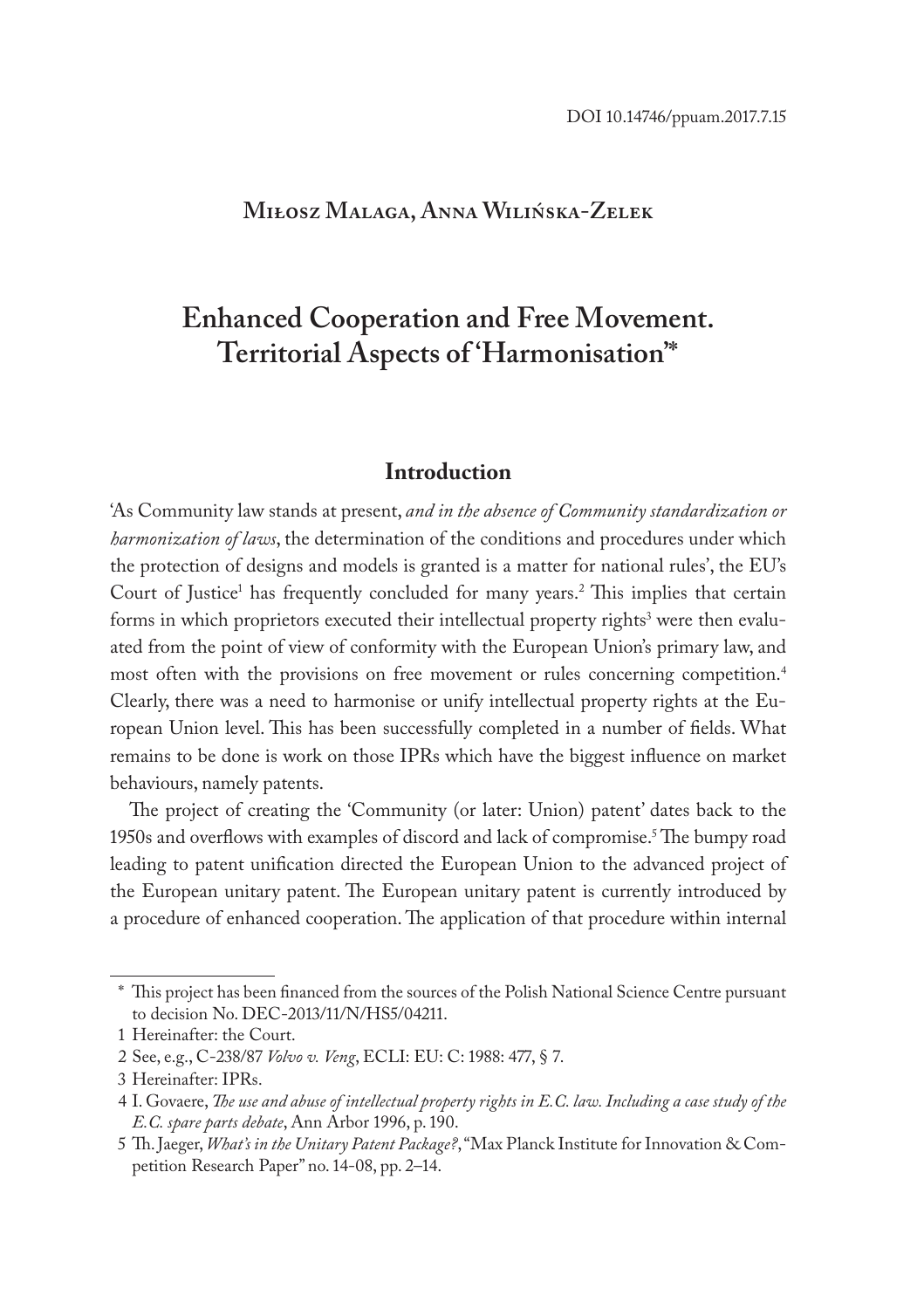markets opens a general and systemic question concerning the actual meaning of the concepts of 'harmonisation' or 'unification' of laws at the EU level.

Therefore, in this article we would like to examine whether the application of enhanced cooperation in the internal market redefines (or improves) the concept of harmonisation.6 So far, harmonisation has been defined only with respect to substantive issues. However, the case of the European unitary patent exposes further layers of the problem: when speaking about harmonisation, should we consider its actual territorial reach within the EU? And should the broader, international law context be taken into account when deciding if particular regulations provide for harmonisation or not?

These questions have both theoretical and practical significance. Answering them will not only help us to understand more deeply the concept of harmonisation and its importance within the internal market context. It will also allow us to determine if actions taken by the European unitary patent proprietor (or, more broadly, by any entity deriving its rights from the law introduced through enhanced cooperation) are to be evaluated solely from the point of view of the secondary legislation establishing these rights, or will evaluation from the primary law perspective still be possible? In other words, does the European unitary patent solve the problems of 'the absence of EU standardisation or harmonisation of laws', or maybe actions taken within its framework are still to be questioned in view of the Treaties?

We will limit our analysis to the relationship between harmonisation $^{\prime}$  and the Treaty provisions on the free movement of goods.8 However, the conclusions formulated in this article are general and apply to other fields of substantive primary law, e.g. to the rules on competition.

## **The concept of 'harmonisation' in terms of the application of Article 34 TFEU**

In the context of the interplay between secondary law and free movement provisions we will speak of 'harmonisation' in its functional sense.<sup>9</sup> It should be understood as aiming

<sup>6</sup> Some thoughts on the interplay between minimum harmonisation and closer cooperation (the predecessor of enhanced cooperation) may be found in: M. Dougan, *Minimum Harmonization and the Internal Market*, "Common Market Law Review" 2000, no. 37, pp. 853–885. Due to the nature of the unitary patent system, in this article we do not address the issue of minimal harmonisation or its influence on the application of free movement provisions.

<sup>7</sup> This term will be understood broadly, encompassing both actual harmonisation, i.e. approximation of laws, and also unification (standardisation).

<sup>8</sup> The free movement provisions determine the method of understanding the relationship between primary and secondary law in the internal market. At the same time, jurisprudence and doctrine are most elaborated on the free movement of goods in that aspect.

<sup>9</sup> More on inconsistencies and ambiguities of 'harmonisation': E.J. Lohse, *The meaning of harmonisation in the context of European Union law – a process in need of definition*, in *Theory and Practice of Harmonisation*, ed. M. Andenas, C. Baasch Andersen, Cheltenham 2011, p. 284 *et seq*.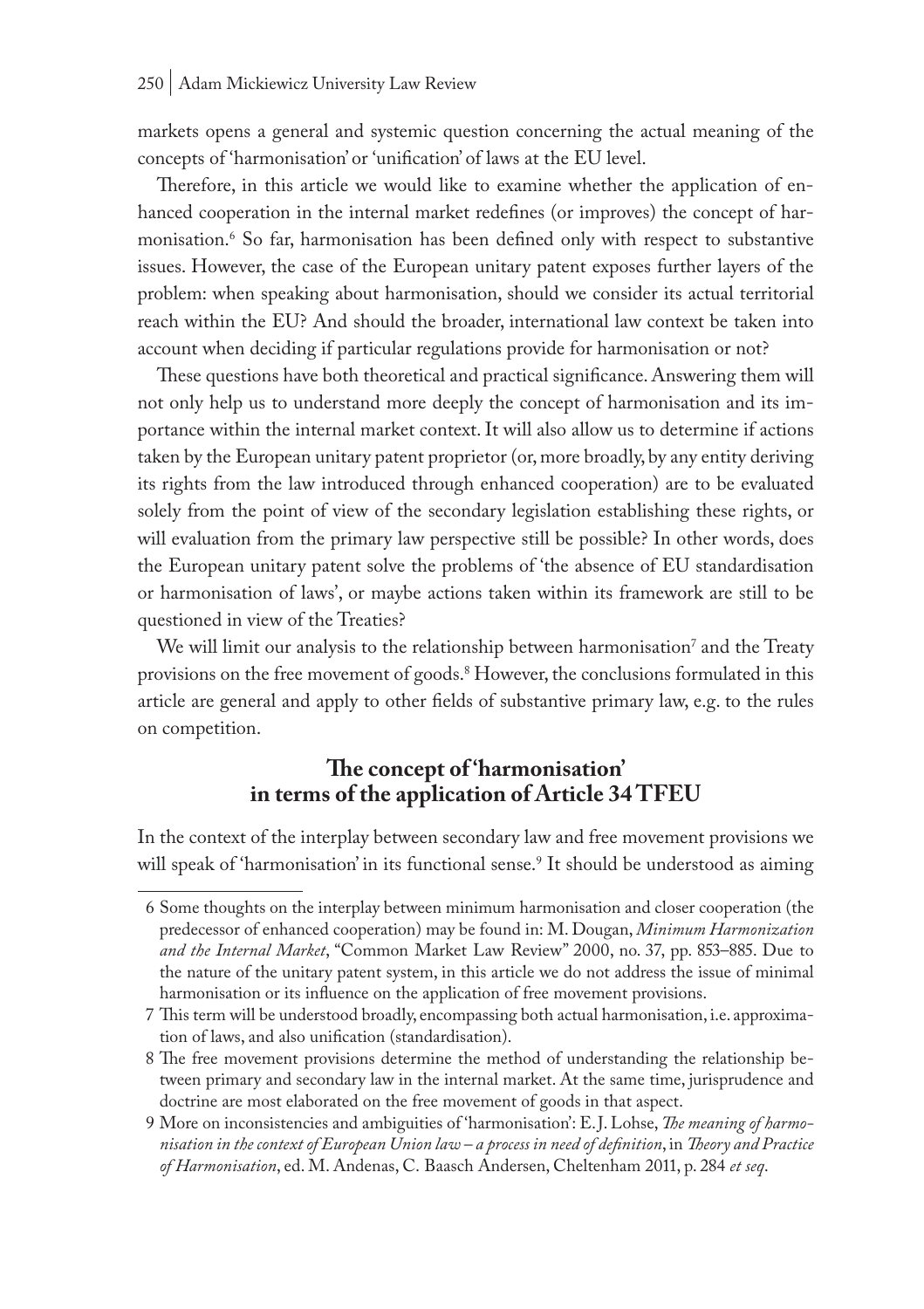to advance market integration beyond the stage achieved by the application of the primary rules on free movement.<sup>10</sup> In these terms, harmonisation establishes a level playing field for commercial activity in the Union by replacing the diverse national rules which might obstruct intra-Union trade.<sup>11</sup>

Consequently, in this article we will discuss harmonisation as a broad and general term, regardless of the nature of the harmonising legal act: Directive (actual harmonisation, or approximation of laws) or Regulation (in this case one would most often speak of the unification or standardisation of laws).<sup>12</sup> In both of these cases, as long as secondary law concerns the internal market and effectively goes beyond the objectives of free movement provisions, in the context of the discussed problem it should be defined as harmonisation in a broad sense. It is worth stressing that generally 'harmonisation' and 'unification' are different and nuanced concepts, however.13 Sometimes the method of 'full harmonisation' by means of a Directive might influence the national legal order more than introducing EU law by a Regulation;<sup>14</sup> one also should be aware of differences in the application of Article 34 TFEU in respect of minimum and maximum harmonisation<sup>15</sup>. However, these specific questions are not the subject of this article.

The broad understanding of this concept conforms to the Court's conclusion that if national rules influence the movement of goods which is subject to full harmonisation, then these rules are evaluated from the perspective of harmonising legislation<sup>16</sup> and preclude application of Article 34 TFEU. The same applies to justification of breaching the basic prohibition set out in Article 34 TFEU on the basis of Article 36 TFEU. Likewise, if protection of a certain value is harmonised fully at the level of the EU, then Member

- 10 S. Weatherill, *Union Legislation Relating to the Free Movement of Goods*, in *Oliver on Free Movement of Goods in the European Union*, ed. P. Oliver, Portland 2010, p. 427.
- 11 *Ibidem*. V. also: I. Maletić, *The Law and Policy of Harmonisation in Europe's Internal Market*, Cheltenham 2013, pp. 6–27.
- 12 Likewise: A. Ohly, *Concluding Remarks: Postmodernism and Beyond*, in *The Europeanization of Intellectual Property Law. Towards a European Methodology*, ed. A. Ohly, J. Pila, Oxford 2013, p. 260.
- 13 W. van Gerven, *Harmonization of Private Law: Do we need it?*, "Common Market Law Review" 2004, no. 41, pp. 505–507; B. Kurcz, *Harmonisation by means of Directives – never-ending story?*, "European Business Law Review" 2001, no. 11–12, p. 288.
- 14 Ch. Timmermans, *Community Directives Revisited*, "Yearbook of European Law" 1997, no. 17, p. 5; J. Karsten, A.R. Sinai, *The Action Plan on European Contract Law: Perspectives for the Future of European Contract Law and EC Consumer Law*, "Journal of Consumer Policy" 2003, no. 26, p. 165.
- 15 S. Weatherill, *Maximum versus Minimum Harmonization: Choosing between Unity and Diversity in the Search for the Soul of the Internal Market*, in *From Single Market to Economic Union. Essays in Memory of John Usher*, ed. N. Nic Shuibhne, L. Gormley, Oxford 2012, p. 176.
- 16 Cf. C-37/92 *Vanacker and Lesage*, ECLI:EU:C:1993:836, § 9; C-324/99 *Daimler Chrysler*, ECLI:EU:C:2001:682, § 32; C-322/01 *Deutscher Apothekerverband*, ECLI:EU:C:2003:664, § 64; C-309/02 *Radlberger Getränkegesellschaft and Spitz*, ECLI:EU:C:2004: 799, § 53; C-470/03 *A.G.M.-COS.MET*, ECLI:EU:C:2007:213, § 53.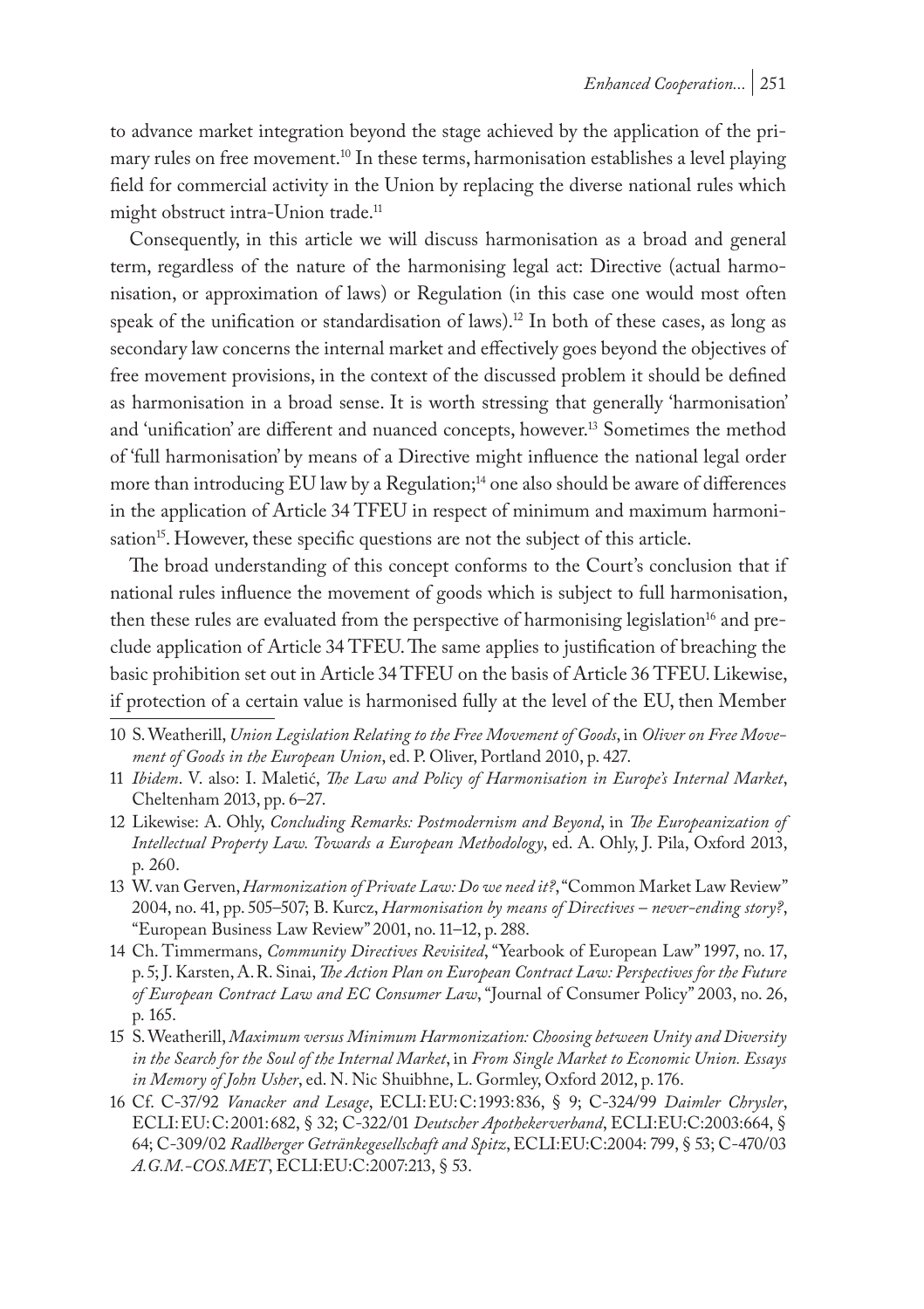States may not rely on Article 36 TFEU<sup>17</sup> (or the doctrine of mandatory requirements) in order to justify the infringement of the free movement of goods.

When giving 'harmonisation' a broader meaning, we aim to examine whether it is not more nuanced in other aspects. While it is indisputable that harmonisation is a means for further integration, the question of how the new methods of 'diverse integration' modify the existing understanding of what harmonisation is needs to be answered. The recently witnessed methods of that integration in the internal market are: enhanced cooperation and including international agreements as an inherent part of the legal scheme introduced by EU law. Both methods have been employed in the case of the unitary patent protection system.

### **Enhanced cooperation**

Before discussing the issues outlined above in detail, it is worth recalling the basic features of the enhanced cooperation procedure. It allows a group of Member States to introduce a European Union legal act with respect only to those states. Enhanced cooperation is regulated by Article 20 TEU and Articles 326–334 TFEU. It is not the aim of this article to discuss that procedure in any detail. For the purposes of our contribution, it is sufficient to conclude that when adopted successfully, enhanced cooperation results in introducing an act of EU law which is effective only with regard to the participating Member States, but not applicable in other ones. However, enhanced cooperation should remain open for non-participating Member States as long as they fulfil the same conditions that the cooperating Member States initially had to satisfy.

In the European Union, the method of enhanced cooperation has been implemented three times so far. Benefitting from this procedure before the Lisbon Treaty came into force was hardly possible for any group of Member States, due to the barrier conditions for implementation. The first time the procedure was applied was in the area of law applicable to divorce and legal separation, in the so-called Rome III Regulation, which has been applied from 21 June 2011.18 The second time its implementation directly interfaced the internal market was by the creation of the European patent with unitary effect. The

<sup>17</sup> Although, one needs to keep in mind that Article 36 TFEU might be basis for maintaining some national provisions even after harmonization – see Article 114(4)–(5) TFEU; more on that issue: I. Maletić, *Theory and practice of harmonization in the European internal market*, in *Theory and Practice of Harmonisation*, ed. M. Andenas, C. Baasch Andersen, Cheltenham 2011, p. 316 *et seq*.

<sup>18</sup> Council Regulation (EU) no. 1259/2010 of 20 December 2010 implementing enhanced cooperation in the area of the law applicable to divorce and legal separation, OJ L 343 from 29.12.2010, pp. 10–16.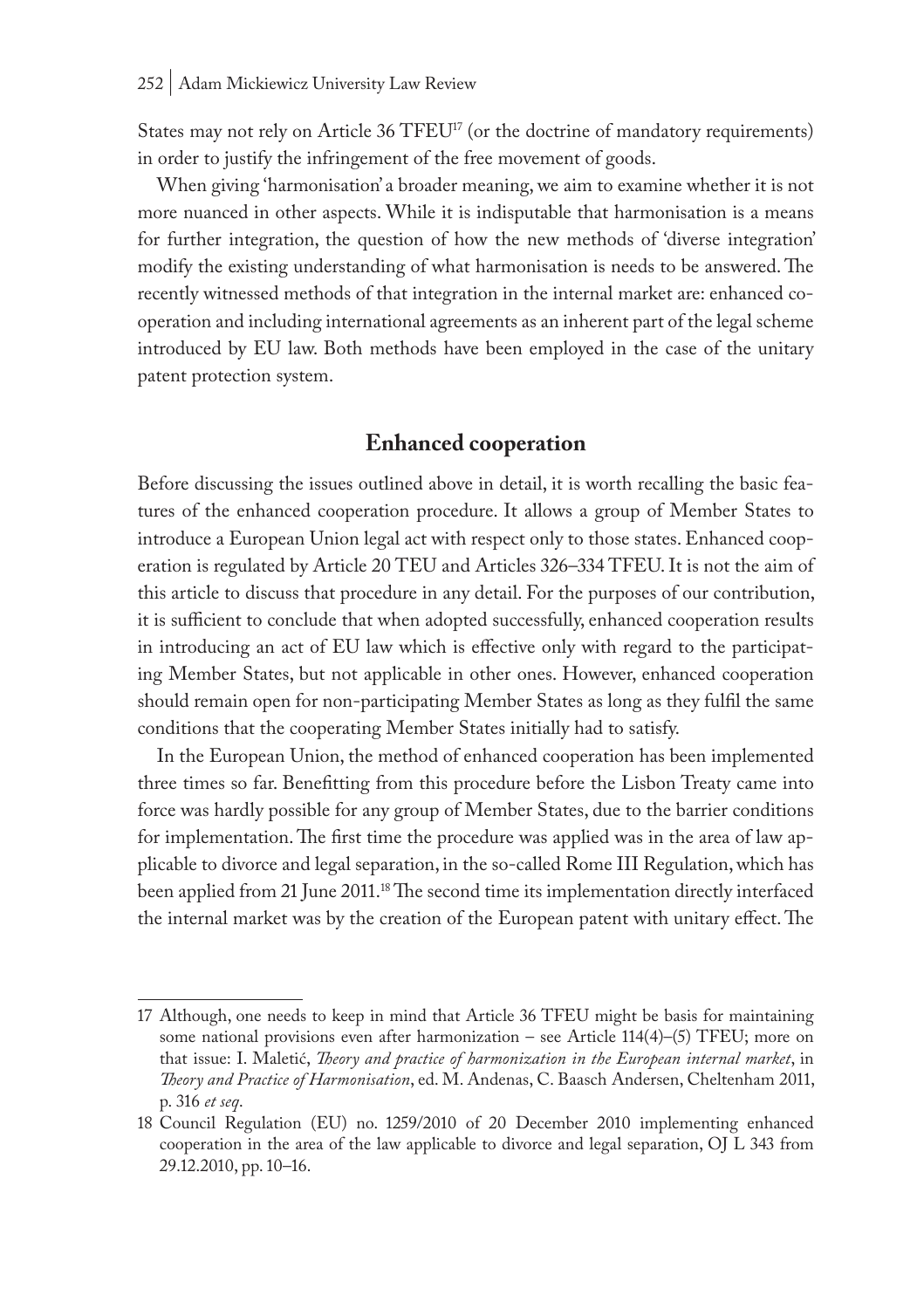structure of the unitary patent protection system will be discussed below.19 The third time was when enhanced cooperation was implemented with regard to the financial transactions  $\text{tax},^{20}$  albeit in this case no substantive act has been adopted yet.

To sum up, after the Lisbon Treaty came into force, Member States have been able to take full advantage of enhanced cooperation. As can be seen from the above examples, adoptions of the procedure concern not only the sensitive moral questions, but also matters connected to the internal market. Therefore, by analysing the example of the European unitary patent, we can examine how enhanced cooperation may influence the understanding of harmonisation within the internal market.

#### **Harmonisation and unification of intellectual property rights from the perspective of the Free Movement of Goods**

Without any doubt, IPRs interfere with the principle of free movement. If there is no harmonisation of IPRs, Member States may introduce rules protecting intellectual property into their legislation. Those rights are, however, subject to the principle of territoriality: the protection derived from an IPR begins and ends on the borders of that state. Such a situation creates inevitable tension between the principle of free movement and the protection of exclusive rights which are limited to the Member State's territory.<sup>21</sup>

Indeed, when an IPR holder executes their right by preventing a third party from using their invention (or another item protected by IPRs), this situation may fall within the scope of prohibition set out in Article 34 TFEU. In other words, exercising IPRs in certain circumstances might be considered as a measure having an equivalent effect to import restrictions. At the same time, it should be stressed that it is the Member State that is breaching Article 34 TFEU in such a situation and not the individual IPR proprietor.22 However, this conclusion has severe consequences for that right holder too, since execution of the very essence of IPRs paradoxically turns out to be unlawful. Such an infringement of the provision for the free movement of goods may, in turn, be justified on the basis of Article 36 TFEU.23

<sup>19</sup> See a comprehensive elaboration of that issue: H. Ullrich, *Enhanced cooperation in the area of unitary patent protection and European integration*, "ERA Forum" 2013, no. 13, pp. 589–610.

<sup>20</sup> Council Decision of 22 January 2013 authorising enhanced cooperation in the area of financial transaction tax (2013/52/EU), OJ L 22 from 25.01.2013, pp. 11–12.

<sup>21</sup> D.T. Keeling, *Intellectual Property Rights in EU Law*, vol. I: *Free Movement and Competition Law*, Oxford 2003 (reprinted 2011), p. 22. On that tension see also: C. Seville, *EU Intellectual Property Law and Policy*, Cheltenham 2009, pp. 310–403.

<sup>22</sup> D.T. Keeling, *op. cit.*, p. 23.

<sup>23</sup> For elaborate discussion of that problem: Ch. Stothers, *Article 36 TFEU: Intellectual Property*, in *Oliver on Free Movement of Goods in the European Union*, ed. P. Oliver, Portland 2010, p. 313 *et seq*.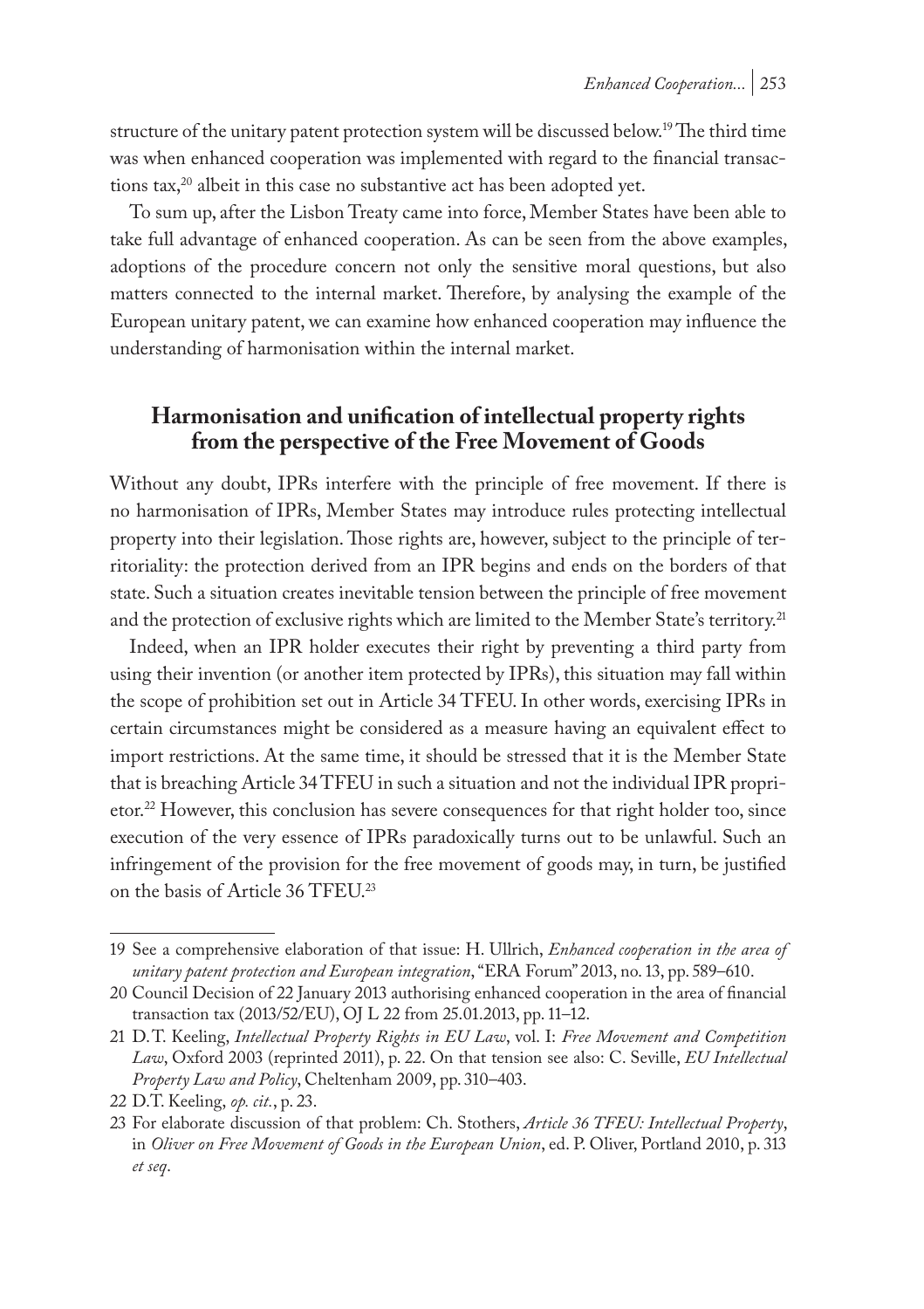Harmonisation (understood as both the harmonisation and creation of unitary IPRs) is a possible solution to the conflict between the free movement of goods and intellectual property rights. In that sense, the use of the broad meaning of that term is justified.24 By either establishing a level playing field or creating a union-wide IPR, it helps to abandon the principle of territoriality of these rights. In consequence, the IPR proprietor will no longer be able to prevent goods (or services) from being used and circulated from one Member State to another. Harmonisation leverages the problem of the potential infringement of an IPR to the European Union level, because it is not possible any more to obtain a different scope of protection only with respect to some Member States and not the entire EU. Therefore, the barriers to trade that result from national IPR protection are eliminated.

So far, the picture of EU harmonisation in the field of IPRs has been complex. Unitary rights were created through Regulations with respect to trademarks, designs and plant varieties. Other Regulations introduced unified rules with respect to supplementary protection certificates (regarding patent protection of pharmaceuticals). Apart from that, there is some sectoral harmonisation (by means of directives) relating to biotech inventions, trademarks, designs and, partly, copyrights.

Given that background, it is clear that that the method chosen with respect to the European unitary patent is unique and thus will be discussed shortly below.

## **The European patent with unitary effect**

It cannot be said that there was a unanimous will to introduce the European patent with unitary effect into the European Union legal order.<sup>25</sup> At the same time, the Lisbon Treaty introduced some changes, not only with respect to conditions for employing enhanced cooperation. It also contained Article 118 TFEU (introduced in the same chapter as Article 114 TFEU, the usual legal basis for harmonisation). This provision provides for competence to create European intellectual property rights that would provide uniform protection of IPRs throughout the entire EU. This competence shall be executed 'in the context of the establishment and functioning of the internal market'.

The wording of Article 118 TFEU resulted in the adoption of two Regulations that established the European unitary patent: one on the creation of unitary patent protec-

<sup>24</sup> J. Smits, W. Bull, *The Europeanization of Patent Law: Towards a Comparative Model*, in A. Ohly, J. Pila, *op. cit.*, p. 40 *et seq*. For more nuanced differentiation, cf. Judge Briss QC, *Unitary rights and judicial respect in the EU – Bringing cool back*, "Queen Mary Journal of Intellectual Property" 2013, vol. 3, no. 1, p. 196.

<sup>25</sup> A more detailed description of the unitary patent system may be found in: M. Malaga, *The European Patent with Unitary Effect: Incentive to Dominate? A Look from the EU Competition Law Viewpoint*, "IIC – International Review of Intellectual Property and Competition Law" 2014, vol. 45, no. 6, pp. 623–630.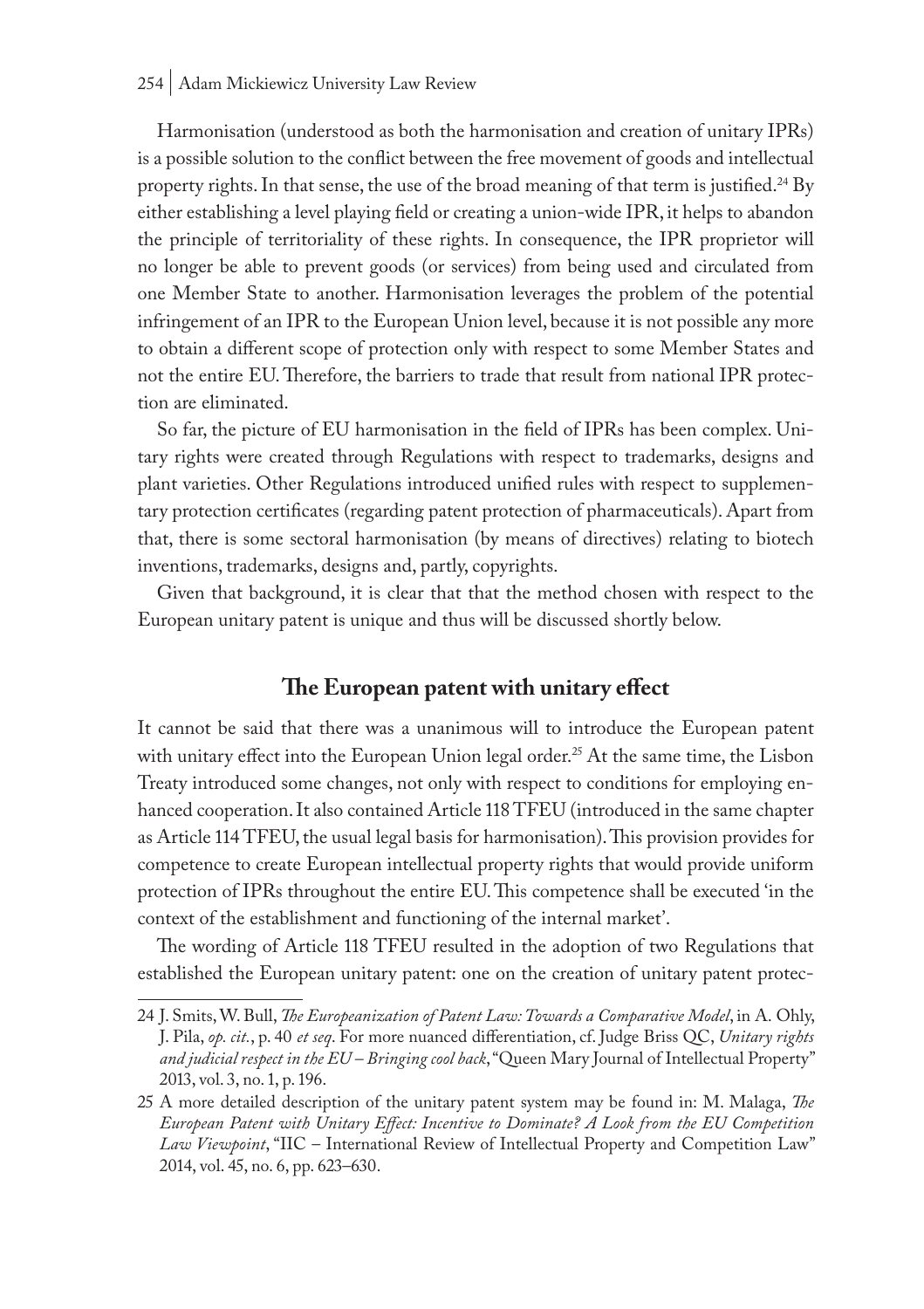tion (the UPP Regulation)<sup>26</sup> and the second on translation arrangements concerning the unitary patent (the translations Regulation).<sup>27</sup> Those two Regulations were adopted within the procedure of enhanced cooperation. Only two Member States, i.e. Spain and Italy, did not join the system at that stage.

The two Regulations have already come into force, but their application has not yet commenced. It is contingent upon the a third legal act coming into force which, together with the remaining Regulations, constitutes a so-called unitary patent package. This third element does not belong to the European Union legal order: it is an international agreement which is expected to be concluded by the Member States that participate in enhanced cooperation. The agreement establishes the Unified Patent Court (UPC Agreement) and is largely composed of unified patent litigation rules.

The ratification process of the UPC Agreement is still in progress. Before it comes into force, Article 89 of the Agreement requires ratification of thirteen Member States, including Germany, United Kingdom and France ("the three Member States in which the highest number of European patents had effect in the year preceding the year in which the signature of the Agreement takes place"). So far, some Member States have announced that they would not ratify the Agreement (e.g. Spain and Poland<sup>28</sup>).

The Unified Patent Court will hold exclusive competence in hearing cases concerning the European unitary patent. However, the UPC Agreement regulates a few more aspects than just the jurisdiction and organisation of that court. One of those aspects is crucial from the point of view of the interplay between IPRs and free movement provisions.

Articles 25–26 of the UPC Agreement establish the right of the unitary patent proprietor to prevent third parties from both direct and indirect use of the protected invention:

Article 25

Right to prevent the direct use of the invention

A patent shall confer on its proprietor the right to prevent any third party not having the proprietor's consent from the following:

<sup>26</sup> Regulation (EU) No 1257/2012 of the European Parliament and of the Council of 17 December 2012 implementing enhanced cooperation in the area of the creation of unitary patent protection.

<sup>27</sup> Council Regulation (EU) no. 1260/2012 of 17 December 2012 implementing enhanced cooperation in the area of the creation of unitary patent protection with regard to the applicable translation arrangements.

<sup>28</sup> However, in the case of a Member State that participates in enhanced cooperation (like Poland), Advocate General Bot suggests that the principle of sincere cooperation requires such Member State to ratify the UPC Agreement as well (paragraph 94 of the opinion submitted in the case C-146/13 Kingdom of Spain v. European Parliament and the Council, ECLI:EU:C: 2014:2380).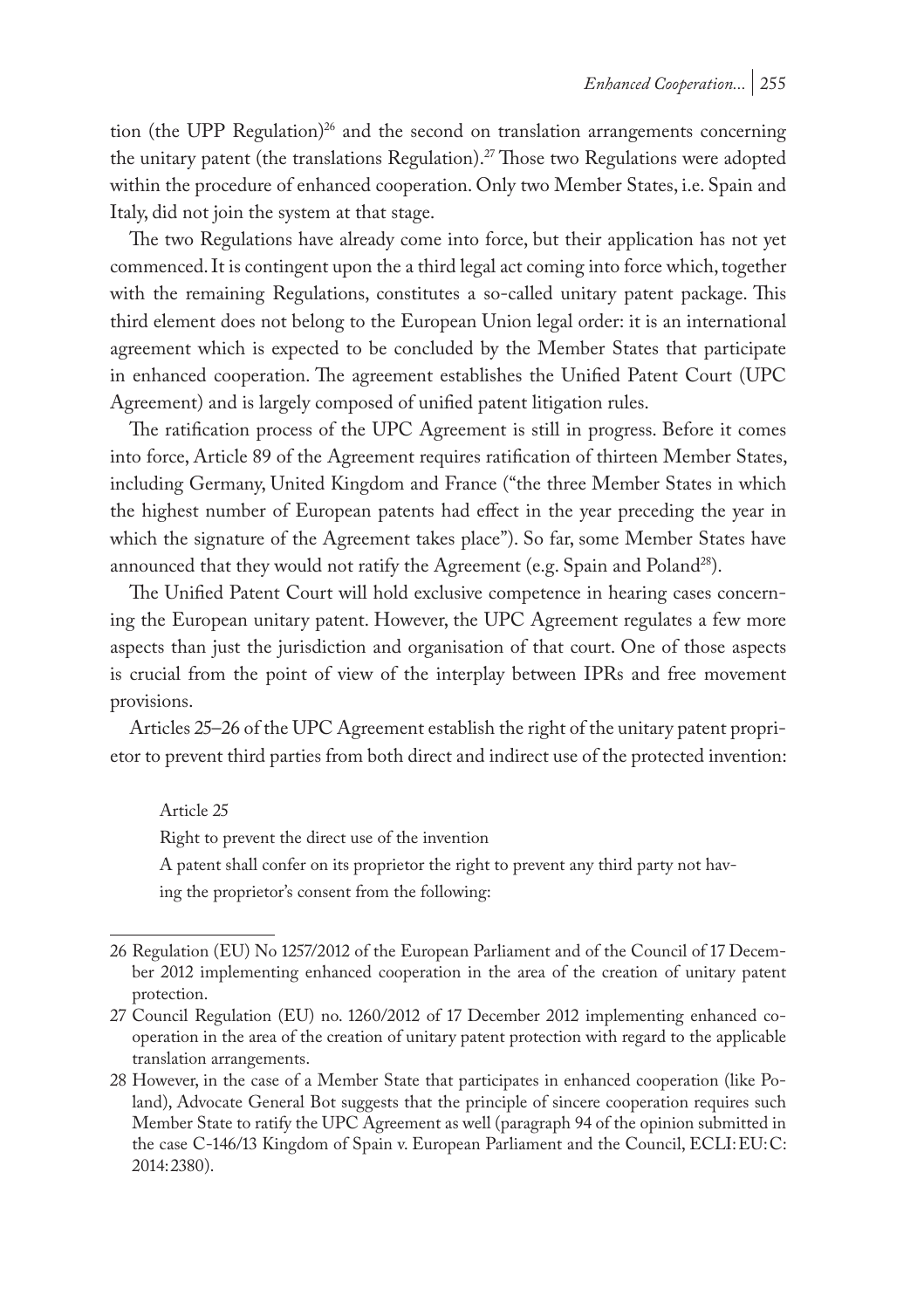#### 256 | Adam Mickiewicz University Law Review

(a) making, offering, placing on the market or using a product which is the subject matter of the patent, or importing or storing the product for those purposes;

(b) using a process which is the subject matter of the patent or, where the third party knows, or should have known, that the use of the process is prohibited without the consent of the patent proprietor, offering the process for use within the territory of the Contracting Member States in which that patent has effect;

(c) offering, placing on the market, using, or importing or storing for those purposes a product obtained directly by a process which is the subject matter of the patent.

Article 26

Right to prevent the indirect use of the invention

(1) A patent shall confer on its proprietor the right to prevent any third party not having the proprietor's consent from supplying or offering to supply, within the territory of the Contracting Member States in which that patent has effect, any person other than a party entitled to exploit the patented invention, with means, relating to an essential element of that invention, for putting it into effect therein, when the third party knows, or should have known, that those means are suitable and intended for putting that invention into effect.

(2) Paragraph 1 shall not apply when the means are staple commercial products, except where the third party induces the person supplied to perform any of the acts prohibited by Article 25.

(3) Persons performing the acts referred to in Article 27(a) to (e) shall not be considered to be parties entitled to exploit the invention within the meaning of paragraph 1.

It is noteworthy that these provisions were originally put in the UPP Regulation (the then Articles 6-7) and only afterwards transferred to the Agreement.<sup>29</sup> Consequently, in order to infer the actual substantive scope of the patent, one will need to read the UPP Regulation and the UPC Agreement together.<sup>30</sup>

What is crucial from the context of the present article is the twofold territorial nonuniformity of the system. The first layer of the problem results from adopting enhanced cooperation. Despite the name of the patent, there still will remain Member States in the European Union in which the entire system will not be effective. Therefore, when

<sup>29</sup> More on this intervention: Ch. Wadlow, *Hamlet without the prince: Can the Unitary Patent Regulation strut its stuff without Articles 6–8?*, "Journal of Intellectual Property Law & Practice" 2013, no. 8, pp. 207–212.

<sup>30</sup> More on the European unitary patent's and the UPC's structure: A. Nowicka, *Patent europejski o jednolitym skutku – konstrukcja prawna i treść*, "Ruch Prawniczy, Ekonomiczny i Socjologiczny" 2013, no. 4, pp. 19–35; eadem, *Jednolity Sąd Patentowy – z perspektywy Polski*, "Ruch Prawniczy, Ekonomiczny i Socjologiczny" 2014, no. 1, pp. 13–28.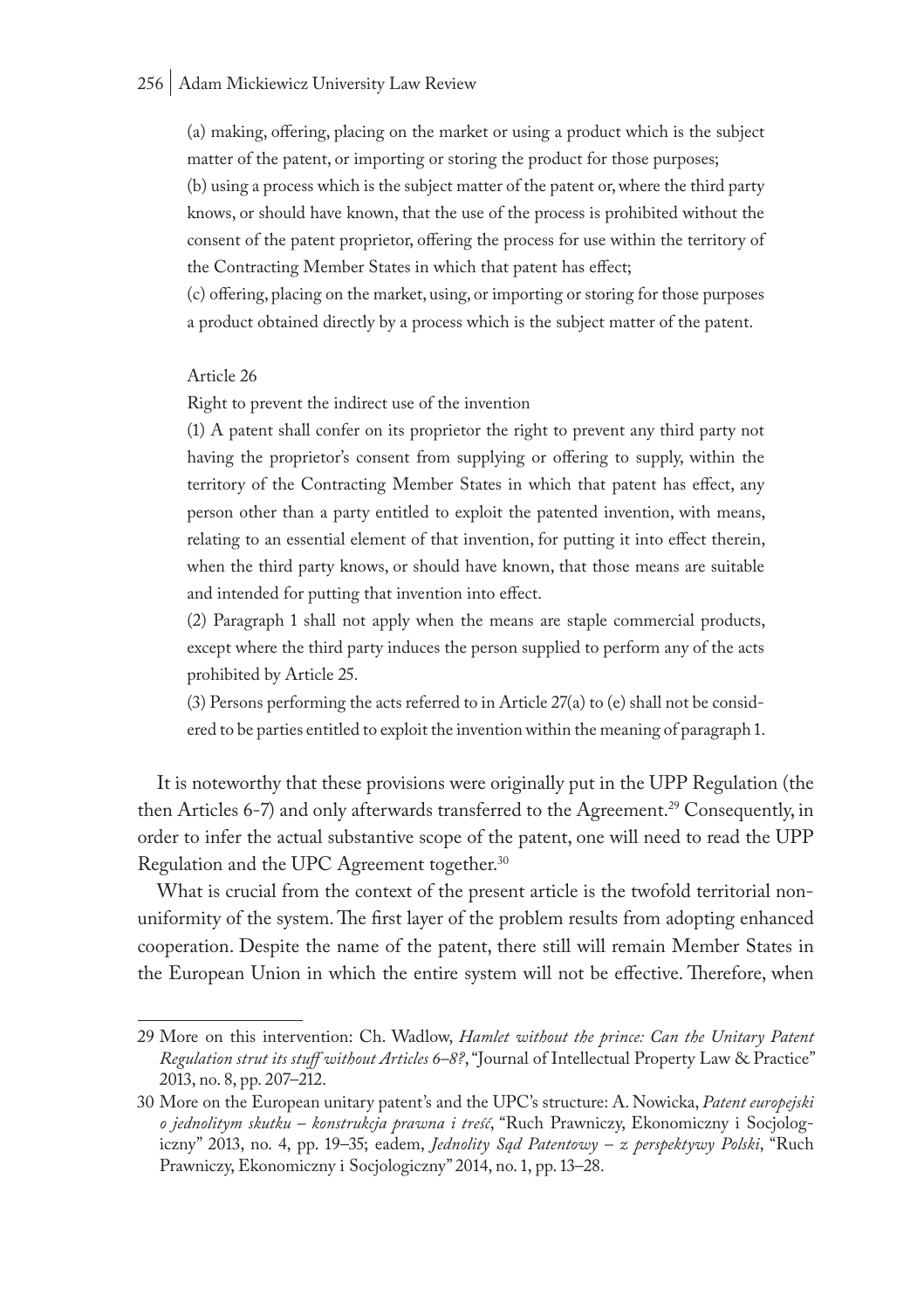goods will be circulating from the participating Member State to the non-participating one, the question arises of whether a patent proprietor invoking his rights deriving from the unitary patent protection system might be breaching Article 34 TFEU. In other words, we need to determine whether the concept of "harmonisation" embraces only "substantive harmonisation" or whether other aspects as well, such as territorial ones, are necessary to exclude application of free movement provisions. To put it briefly, the question is whether enhanced cooperation employed in the internal market implies that we can speak of harmonisation with respect to the entire EU, or with regard to the participating Member States only. More interestingly, the question of what happens when these two orders of participating and non-participating Member States collide needs to be answered.

Secondly, we need to take into the account the above-mentioned transfer of substantive provisions from the UPP Regulation to the UPC Agreement. As has already been mentioned, the transferred provisions contain the essence of the problem relating to the interplay between free movement and intellectual property rights, i.e. the right to prevent the use of the protected invention. In consequence, one may doubt if that aspect of the system is in any way harmonised at the EU level. This question therefore is if an international agreement that forms part of the system established within the European Union and concluded by its Member States may be considered as a means of harmonisation even though it is not a source of European Union law itself. More specifically: will a unitary patent holder's actions be evaluated from the viewpoint of unitary patent package legislation only, or will Articles 34-36 TFEU still be applicable?

## **How much harmonisation is there in the unitary patent?**

As we have outlined the two layers of non-uniformity of the system, we need to observe that those layers do not exclude each other and in fact might be intertwined. Therefore, four different scenarios can be distinguished when it comes to Member States' engagement in the system. Spain is expected to participate neither in enhanced cooperation, nor in the UPC Agreement. At the same time, the majority of Member States intend to participate in both enhanced cooperation and the UPC Agreement. In that group we can for instance identify France, which has already signed and ratified the Agreement. There are also less obvious scenarios. Firstly, Italy has not joined enhanced cooperation yet, but has signed the UPC Agreement. Secondly, if we ignore the suggestion that the principle of sincere cooperation implies an obligation to ratify the UPC Agreement once a Member State participates in enhanced cooperation, we can speak of the Polish scenario. Poland has joined enhanced cooperation, yet does not wish to sign and ratify the UPC Agreement.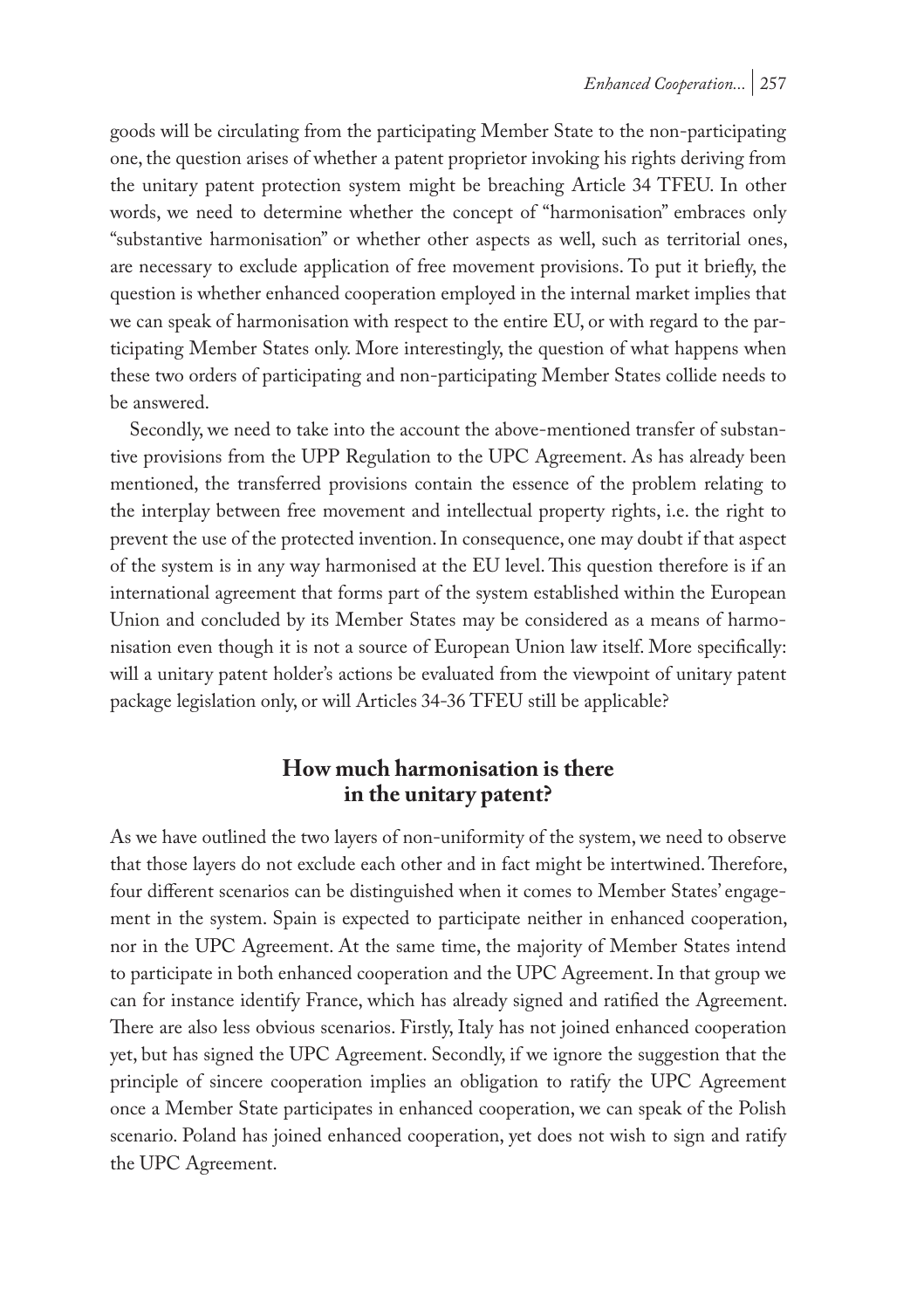#### **Enhanced cooperation**

The question of the extent to which the unitary patent legislation can be perceived as a means of harmonisation is even more interesting when we take into account the dynamic analysis of the problem. Effectively, the problem of the interplay between free movement and IPRs (which harmonisation aims to solve) arises in the event of trade between states that have different scopes of protection of the same matter. If we only consider the first layer of non-uniformity (i.e. enhanced cooperation), it seems that the unitary patent is indeed unitary when it comes to trade relations between participating Member States. For instance, obstacles to trade resulting from different patent protection systems would indeed be abandoned between France and Belgium once the UPC Agreement enters into force.

The situation becomes less clear in the event of trade with a non-participating Member State. By creating the unitary right and introducing it by means of Regulation, the EU legislator has definitely chosen the most radical form of harmonisation (or, unification) which was available. Therefore, in the case of the unitary patent one can definitely speak of "full harmonisation" that excludes application of Article 34 TFEU to a patent holder's activities. As harmonisation is indeed "full" in substantive terms, we cannot say the same when it comes to the territorial issue. Therefore, in the event of trade in patented goods between Spain and France, the question is if the principle of the free movement of goods may be invoked by a party to such relationship.

When we analyse the relationship between a participating Member State and a nonparticipating one, it seems that it would be pointless to conclude that there is definitely no harmonisation in that regard. It should be stated that unitary patent rights are harmonised at least with respect to the participating Member State (in our example: France), for it is a party to enhanced cooperation. Such a conclusion leads however to two alternative implications for a non-participating partner (e.g. Spain).

The first possible implication is that we consider the unitary patent as harmonised in France, but not in Spain. This conclusion leads to serious doubt: who could invoke the free movement of goods defence, and against whom? Would it be possible for a Spanish defendant (patent infringer) against a French patent proprietor? Or the other way round?31 What would then be the point of the patent for its holders? Moreover, how would it be possible to justify the fundamental inequality in the relationships between entities from participating and non-participating Member States? These doubts lead definitely to the conclusion that it is impossible to consider unitary patent legislation

<sup>31</sup> We need to remember that entities from non-participating Member States will be able to obtain unitary patent protection for their inventions. It is only in the territory of those states that the unitary patent gives no effect.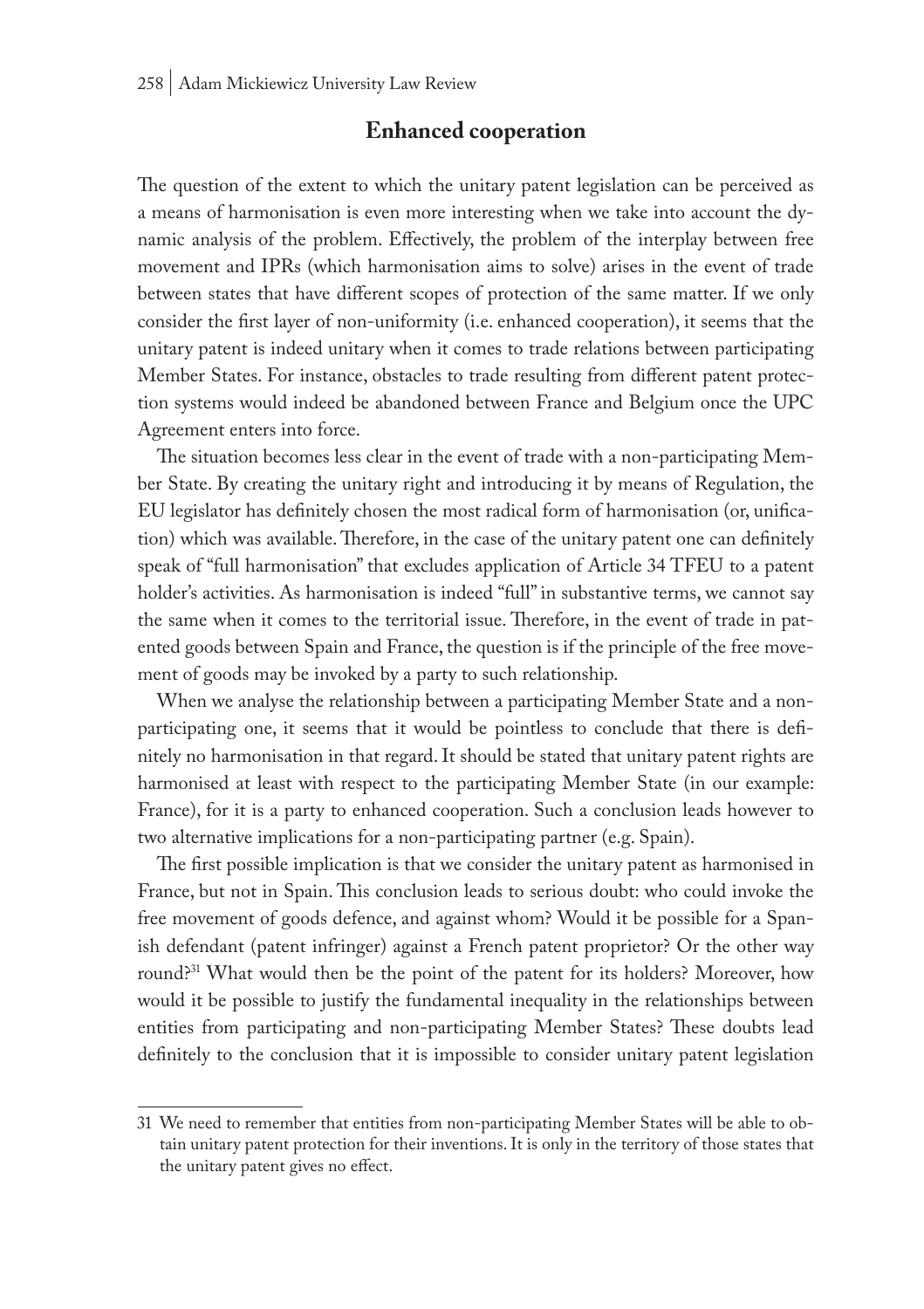as a means of harmonisation with respect to one party, without stating the same when regarding the other. The extent of actual harmonisation must be the same for all parties of a legal relationship at one time.

If we maintain the assumption that unitary patent acts constitute harmonisation with respect to France, then the other possible implication for the Spanish partner remains. Namely, that despite its non-participation, in the event of a trade relation with a participating Member State, harmonisation "extends" to the Spanish territory. That would have been the actual meaning of the conclusion that Article 34 TFEU may not be invoked either by the French, or by the Spanish party. However, such a statement would violate the non-participating Member State's sovereignty, and would also be contrary to European Union law. Article 20 § 4 TEU stipulates that "acts adopted in the framework of enhanced cooperation shall bind only participating Member States". Moreover, according to Article 327 TFEU, "enhanced cooperation shall respect the competences, rights and obligations of those Member States which do not participate in it." Consequently, we should conclude that EU law excludes the possibility of any "extension" of the implications of enhanced cooperation into non-participating Member States. Therefore, the latter analysed solution cannot be accepted, either.

The above arguments lead to the conclusion that in the event of trade relations between parties originating from participating and non-participating Member States, we cannot speak of any harmonisation at all. This means that when trading with a non-participating Member State, the participating one is deprived of the benefits of harmonisation in that regard. Consequently, the free movement provisions would still apply to such situations. These conclusions remain appropriate with respect to the scenario of trade between two non-participating Member States (e.g. Italy and Spain) as well. Therefore, we need to reject the assumption that unitary patent legislation may be regarded as harmonisation in the entire European Union. That conclusion results from the nature of enhanced cooperation when the latter is employed in the field of internal markets.

At the same time, nothing precludes the conclusion that the unitary patent Regulations can be treated as harmonisation in participating Member States as well as in relationships between those states. There is no discriminatory treatment in that regard that would go beyond the nature of enhanced cooperation.

These conclusions seem to conform the Court's appraisal concerning the method of harmonisation adopted in the case of the European unitary patent. When challenging the UPP Regulation before the Court, Spain argued that – among other things – Article 118 TFEU is not an appropriate legal basis for introducing that act in the EU legal order. According to the Spanish government, the UPP Regulation "is devoid of substantial content and its adoption has not been accompanied by measures providing uniform protection of intellectual property rights throughout the Union; nor does it bring about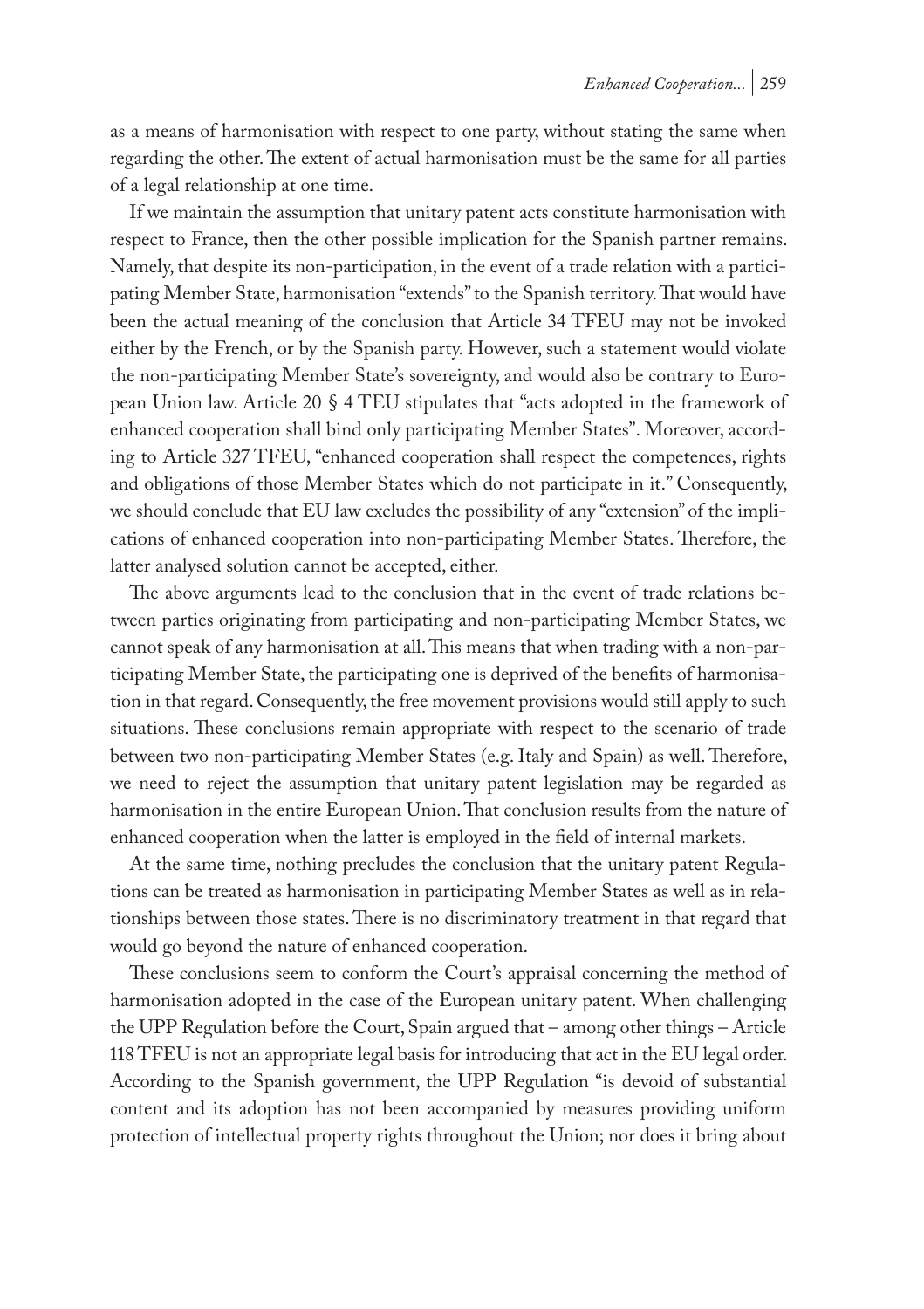an approximation of the laws of the Member States for that purpose.32" In response to that argument, the Court followed the conclusion submitted by Advocate General Bot in his opinion and stated that "Article 118 TFEU, which forms part of Chapter 3 ('Approximation of laws') of Title VII of the FEU Treaty, does *not necessarily require the EU legislature to harmonise completely* [emphasis added] and exhaustively all aspects of intellectual property law.33"

It must be borne in mind that the quoted case concerned the substantive Regulation and did not deal with enhanced cooperation as such. Therefore, it should not be treated as a judicial interpretation of the harmonisation concept analysed within the framework of enhanced cooperation. However, the Court at least recognises the fact that there is no complete harmonisation when enhanced cooperation is adopted within the internal market. In consequence, the conclusion that there is no harmonisation in Member States not engaged in enhanced cooperation – even if they enter into relationships with participating Member States – seems to be fully justified. In turn, this leads to the final conclusion that adoption of EU legal measures by means of enhanced cooperation does not preclude application of Articles 34–36 TFEU in the evaluation of activities undertaken pursuant to those measures.

# **International agreements – the case of UPC agreement**

In the foregoing section we concluded that in the case of enhanced cooperation there is no harmonisation in non-participating Member States or in relationships between them and participating Member States. However, one may still speak of harmonisation with regard to the group of Member States engaged in the system. And yet the European unitary patent system reveals a more nuanced problem. The quoted plea of the Spanish government concerned more specifically the fact that "the contested regulation refers to the UPC Agreement, which is an international public law agreement concluded by the Member States participating in enhanced cooperation (with the exception of the Republic of Poland) and the Italian Republic". According to Spain, it "is contrary to the principle of the autonomy of the legal order of the European Union", but also – and more importantly from the perspective of the present article – "that regulation has been rendered devoid of content, since *the 'approximation of laws' has been transferred to the UPC Agreement*34 [emphasis added]".

As has already been mentioned, the Court responded that Article 118 TFEU does not necessarily require complete harmonisation. However, when we adopt the perspective of

<sup>32</sup> C-146/13 *Spain v. Parliament and Council*, ECLI:EU:C:2015:298, § 33.

<sup>33</sup> *Ibidem*, § 48.

<sup>34</sup> *Ibidem*, § 35.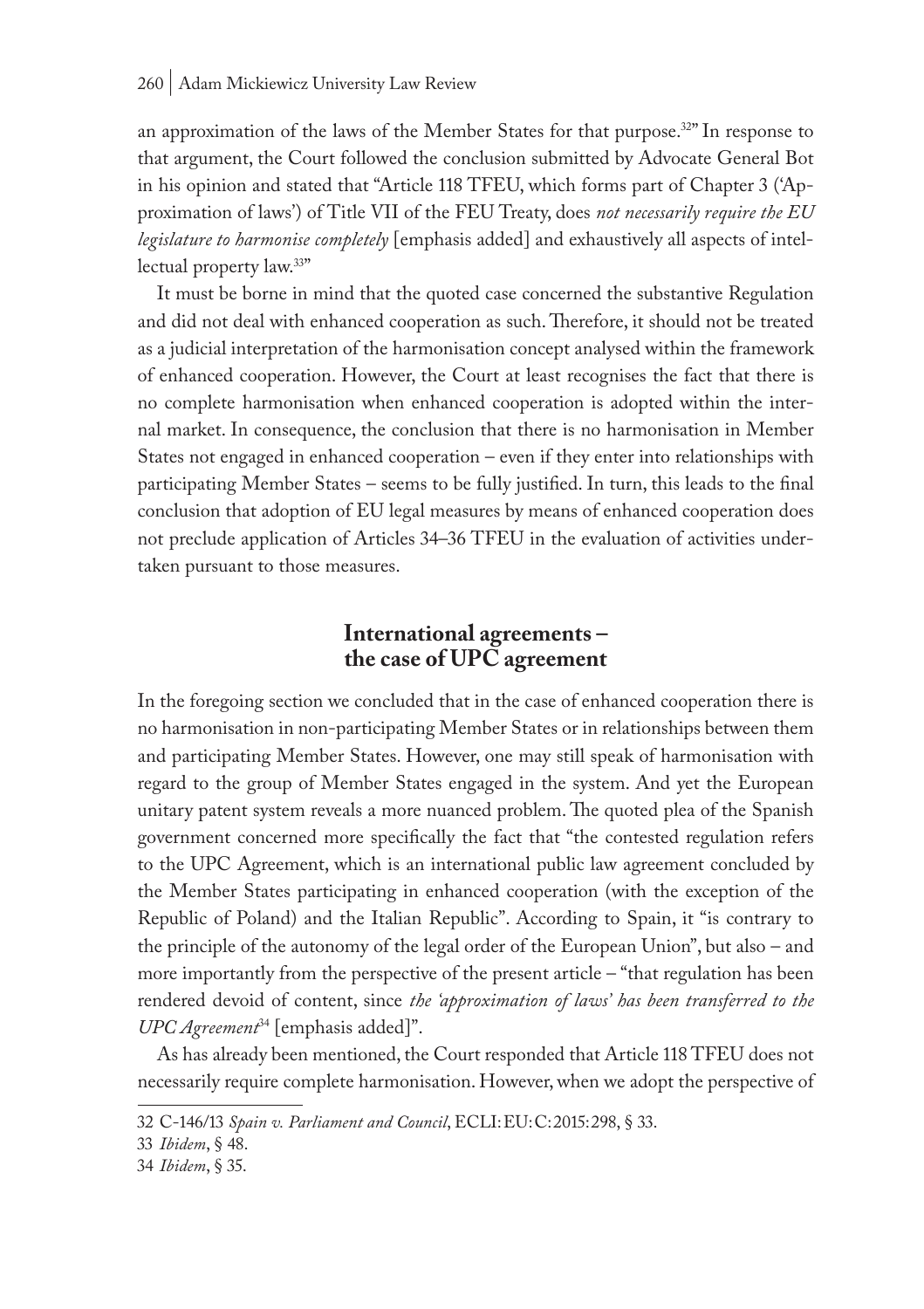free movement, the question goes further. The Court recognises the fact that part of the harmonising provisions do not belong to the EU legal order, as it is formed by an international agreement. Among those provisions there are the patent proprietor's rights: the crucial element from the perspective of free movement. Therefore, one might ask about the status of those provisions in terms of harmonisation.

On the one hand, the unitary patent package may be looked at as a system. There is no doubt that the creation of the European unitary patent was fully inspired by the EU. This is also true about the unified patent litigation procedure and the Unified Patent Court. Thus, even despite the varied nature of the ingredients of the system, it should be treated with due regard to its coherence, integrity and autonomy. Therefore, from the functional viewpoint of applying the free movement provisions to the actions of a patent's proprietor, it is of less significance whether these actions are derived from the actual EU legal act or from any other part of the unitary patent system. Supporters of this position could argue that any other method of interpretation of this situation might lead us *ad absurdum*. Accordingly, if the majority of substantive aspects of the patent is harmonised by means of Regulations, it would be far too burdensome and impractical to decode the status of the harmonisation in each individual situation. In consequence, the patent proprietor as well as the infringer would lack legal certainty as to their status and right to invoke Article 34 TFEU in their dispute. It is more reasonable to consider the entire unitary patent protection system as a means of harmonisation, even if some of its parts do not belong to the EU legal order (and, in consequence, to the jurisdiction of the Court). This interpretation would result effectively in the conclusion that free movement provisions may not be applied to actions derived from the unitary patent.

The present authors do not agree with such a statement. However broadly and functionally the concept of harmonisation could be defined, one fundamental condition must absolutely be satisfied, namely that approximation (unification) is made by means of European Union law. Circumventing this requirement would be equal to widening the EU's competences, going beyond those been undertaken and performed by this organisation. It would also be contrary to the will of Member States who decided to regulate particular matters outside the European Union legal framework. In other words, if we recognise that, functionally, the UPC Agreement *is* harmonisation, then we actually extend the scope of the EU law into spheres into which it has not been introduced.

Moreover, the practical argument is rather incorrect. At least from the perspective of free movement, all relevant provisions are introduced in the UPC Agreement. Therefore, there is practically no threat of undertaking burdensome and detailed analysis of whether a particular aspect has been harmonised or not. If we conclude that under no circumstances can an international agreement be treated as a means of harmonisation, then all and any actions of a unitary patent proprietor fall out the scope of that concept, and may therefore be evaluated in their compliance with Articles 34–36 TFEU.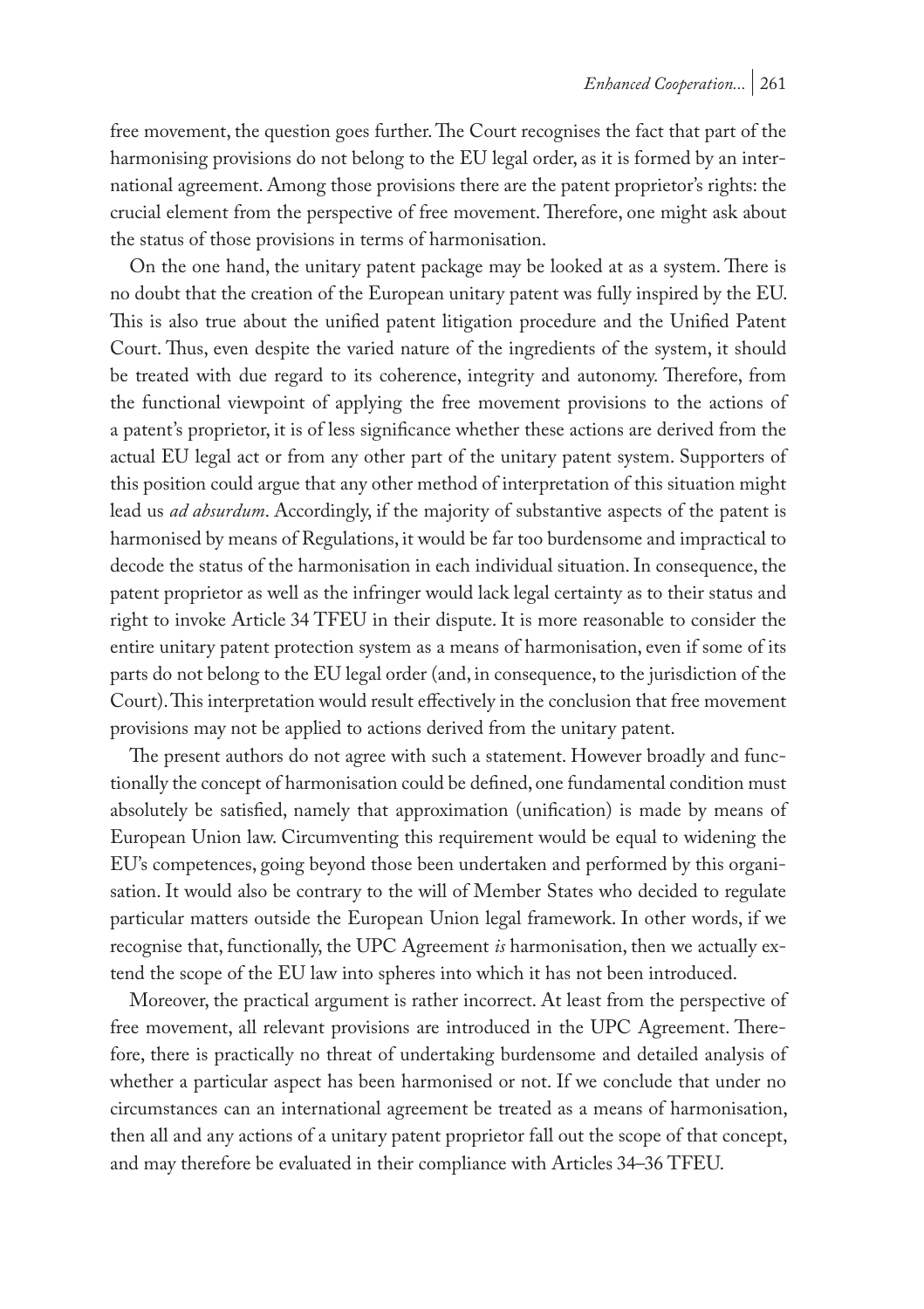It follows from the foregoing that even if an international agreement constitutes an inherent element of the unitary patent protection system, this agreement should not be considered as a means of harmonisation. Nor should this feature be extended from Regulations on that agreement. The fact that originally one of the goals of the entire system was to eliminate obstacles to trade deriving from different national regulations on patents should remain irrelevant to this conclusion.

To conclude this section, the present authors claim that one may speak of harmonisation only when the law is adopted within the European Union legal framework. This concept should not be extended to any other source of law, even if it forms – together with EU legislation – a coherent system. Nor should it be extended territorially: in the event of enhanced cooperation, only territories of fully engaged Member States are covered by harmonisation. Even though this conclusion is hardly revolutionary, it has significant implications for the unitary patent proprietors and, possibly, for any future beneficiaries of acts adopted in an analogous manner.

Even if the normative concept of an internal market calls for intellectual property rights to be harmonised for the reasons described above, in the case of the unitary patent this calling is not satisfied. Even if it seems difficult to accept at first sight, we claim that, in the present shape of the system, Article 34 TFEU will be applicable to the exercise of the unitary patent. Although some obstacles to trade will have been abolished, paradoxically the patent's multi-layered non-uniformity creates new, conceptually difficult barriers. Time will show how those barriers function in practice and if any significant practical aspects of that problem will arise.

In that context it is worth mentioning that by creating new barriers to trade between Member States, the unitary patent may to a certain extent undermine the internal market. Prohibition of the latter is expressed in Article 326 TFEU, which is one of the provisions regulating the enhanced cooperation procedure. This was one of the arguments raised by Spain and Italy in their action for annulment of the Council's decision authorising enhanced cooperation in the field of the unitary patent. Responding briefly to this argument<sup>35</sup>, the Court concluded that at the stage of deciding on the legality of authorising a decision it was too early to determine if the internal market might be undermined. However, this argument could have been raised only on the basis of Article 326 TFEU. Therefore, when Spain challenged the substantive Regulations in cases C-146/13 and C-147/13, it could not rely on this plea anymore. Consequently, first (when challenging the enhanced cooperation decision) it was too early and in the next step (when asking for annulment of the substantive regulations) it was too late to invoke this

<sup>35</sup> Joined cases C-274/11 and C-295/11 *Spain and Italy v. Council*, ECLI:EU:C:2013:240, §§ 75–78.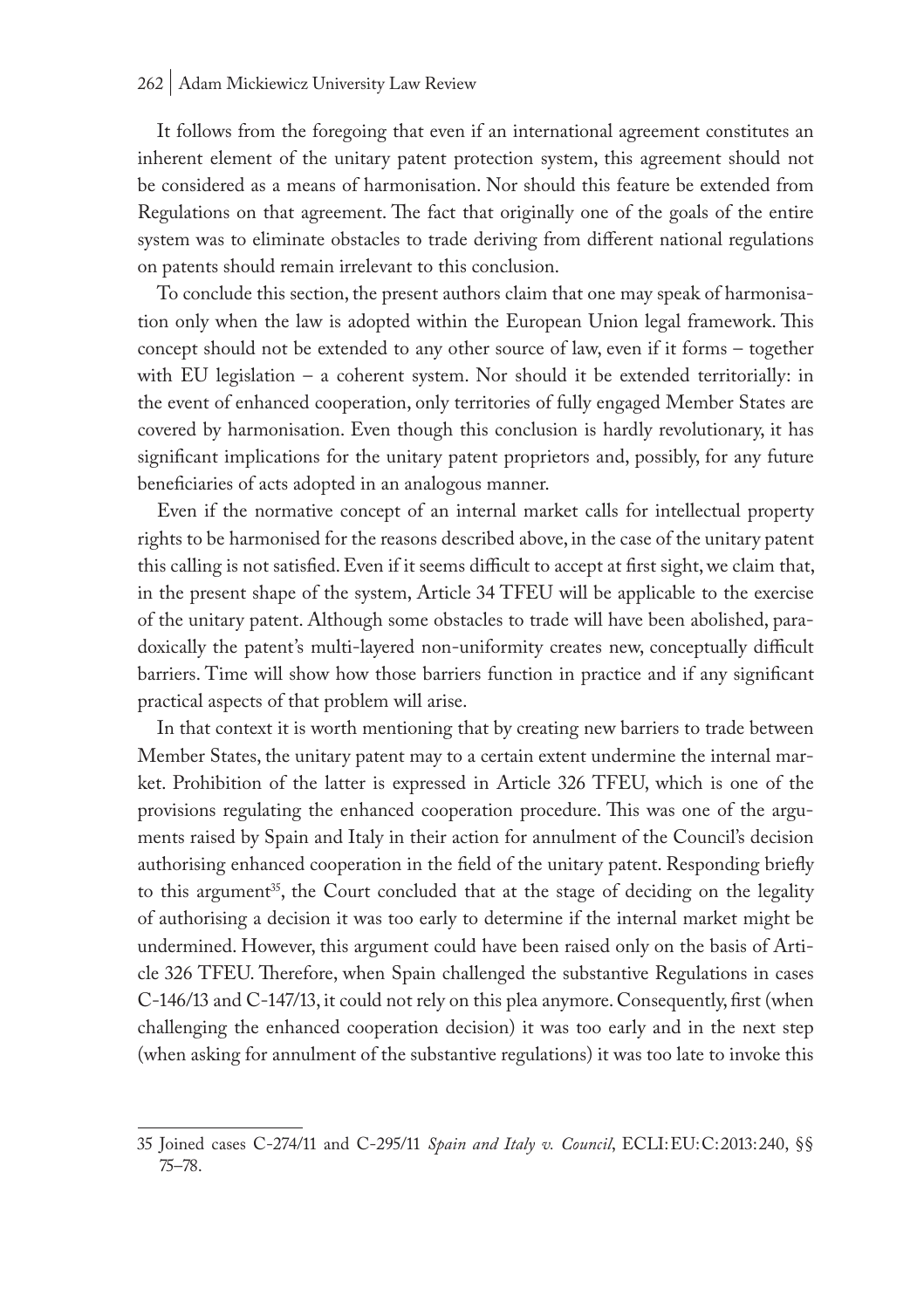problem as infringing EU law<sup>36</sup>. The interesting issue of the possibility of challenging acts introduced through enhanced cooperation deserves further elaboration<sup>37</sup> but this goes beyond the scope of this article. However, the roots of the problem are nevertheless described in the present text<sup>38</sup>.

# **Suggested improvements in understanding the concept of harmonisation**

Departing from the specific case of the European unitary patent protection system, we learn novel things about the concept of harmonisation and its significance for applying free movement provisions. Even if we use that concept to broadly describe all the faces of the Europeanisation of intellectual property rights,<sup>39</sup> it still has its limits.

Firstly, if a legal measure is introduced by means of enhanced cooperation, we can speak of harmonisation only with respect to participating Member States. What is more, when we adopt a more dynamic perspective and take into account the relationships between participating and non-participating Member States, no harmonisation in such relationships should be recognised. Any extension of approximating or unifying provisions beyond the group of engaged Member States would breach EU law and the will of non-participating Member States. In other words, the term 'harmonisation' in its territorial aspect should be interpreted strictly and narrowly.

Secondly, when defining 'harmonisation,' one should consider only the legal acts of the European Union. We have been witnessing recently a tendency to employ traditional public international law instruments to regulate EU affairs. However, this phenomenon should not be followed by extending the discussed concept into acts that were adopted without the involvement of EU institutions and without the legal basis spelled out in the Treaties, namely Article 114 TFEU *et seq*. To put it briefly, the concept of harmonisation needs to be understood strictly and precisely with regard to the legal nature and origin of harmonising measures.

The suggested approach results in the possibility of applying the free movement provisions to actions originating from such – to use the Court's words – *incomplete* harmo-

<sup>36</sup> Cf. M. Lamping, *Enhanced Cooperation in the Area of Unitary Patent Protection - Testing the Boundaries of the Rule of Law*, "Maastricht Journal of European and Comparative Law" 2013, no. 20, p. 601.

<sup>37</sup> The problem of undermining the internal market by the unitary patent through raising barriers to trade was signalled e.g. by: F. Hartmann-Vareilles, *Intellectual property law and the Single Market: the way ahead*, "ERA Forum" 2014, no. 15, p. 162.

<sup>38</sup> At the same time, one should remember about the Court's Opinion 1/09 (ECLI:EU:C:2011:123), which was followed by substantial changes in the UPC Agreement that is now believed to be in conformity with EU law.

<sup>39</sup> Cf. A. Ohly, *op. cit.*, p. 260.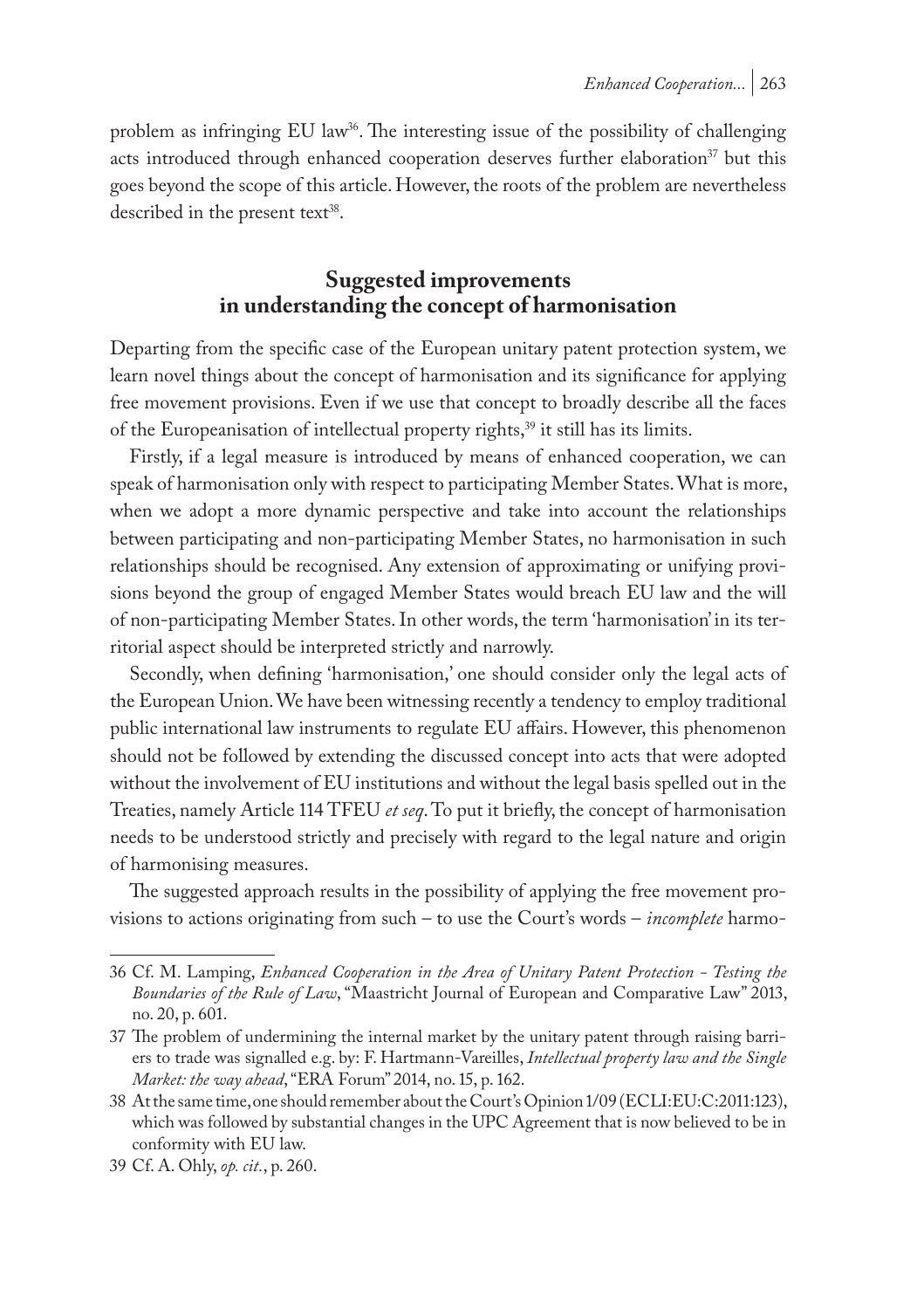nisation. It is particularly significant that fundamental freedoms remain applicable safeguards to the preservation and development of the internal market. The new methods of legal integration are an inherent and natural part of the political reality in the EU. Moreover, the practice of the European unitary patent might prove that in fact no real barriers to trade were raised or invoked. However, when the impact of those measures remains unclear, it is reasonable to adopt some precautionary approach and not to deprive the internal market of its well-developed system of checks and balances, i.e. the fundamental freedoms. The suggested method of 'harmonisation' seems to satisfy this postulate.

#### **Conclusions**

To conclude, we have examined here the specific problem of the relationship between harmonisation (understood here broadly as both the approximation and unification of laws) and new methods of integration within the EU. These methods constitute enhanced cooperation and involvement of public international law instruments instead of EU sources of law. Both are observed in the case of the European unitary patent package which forms a legally and territorially complex set of legal acts of different scope and nature. It is also the first case of employing enhanced cooperation in the internal market of the European Union.

The problem-oriented analysis of the particular unitary patent example leads to general conclusions concerning the understanding of 'harmonisation.' The present authors suggest interpreting this concept narrowly with regard to its territorial scope and legal nature. One may thus conclude that the discussed term indeed needs 'geographical' and 'legal' improvements. We have also outlined the potential threats resulting from adopting the opposite approach.

The suggested interpretation implies that the fundamental freedoms, with the main focus on the free movement of goods, remain applicable to acts that *prima facie* seem to constitute harmonisation, but do not satisfy the conditions spelled out above. At first sight it might be surprising or even disappointing: one of the aims of creating unitary rights is to move further with integration in the internal market and to desist from applying free movement provisions to activities regulated by that secondary legislation. Indeed, it must be agreed that from the perspective of the suggested interpretation, this aim of the European unitary patent has not been achieved. At the same time, such a deduction should not change the general conclusion that there is no harmonisation beyond the core of enhanced cooperation and where an international agreement is concluded. Moreover, it follows from a more detailed analysis that fundamental freedoms in such cases remain indispensable safeguards to the functioning of the internal market, which otherwise could have been undermined.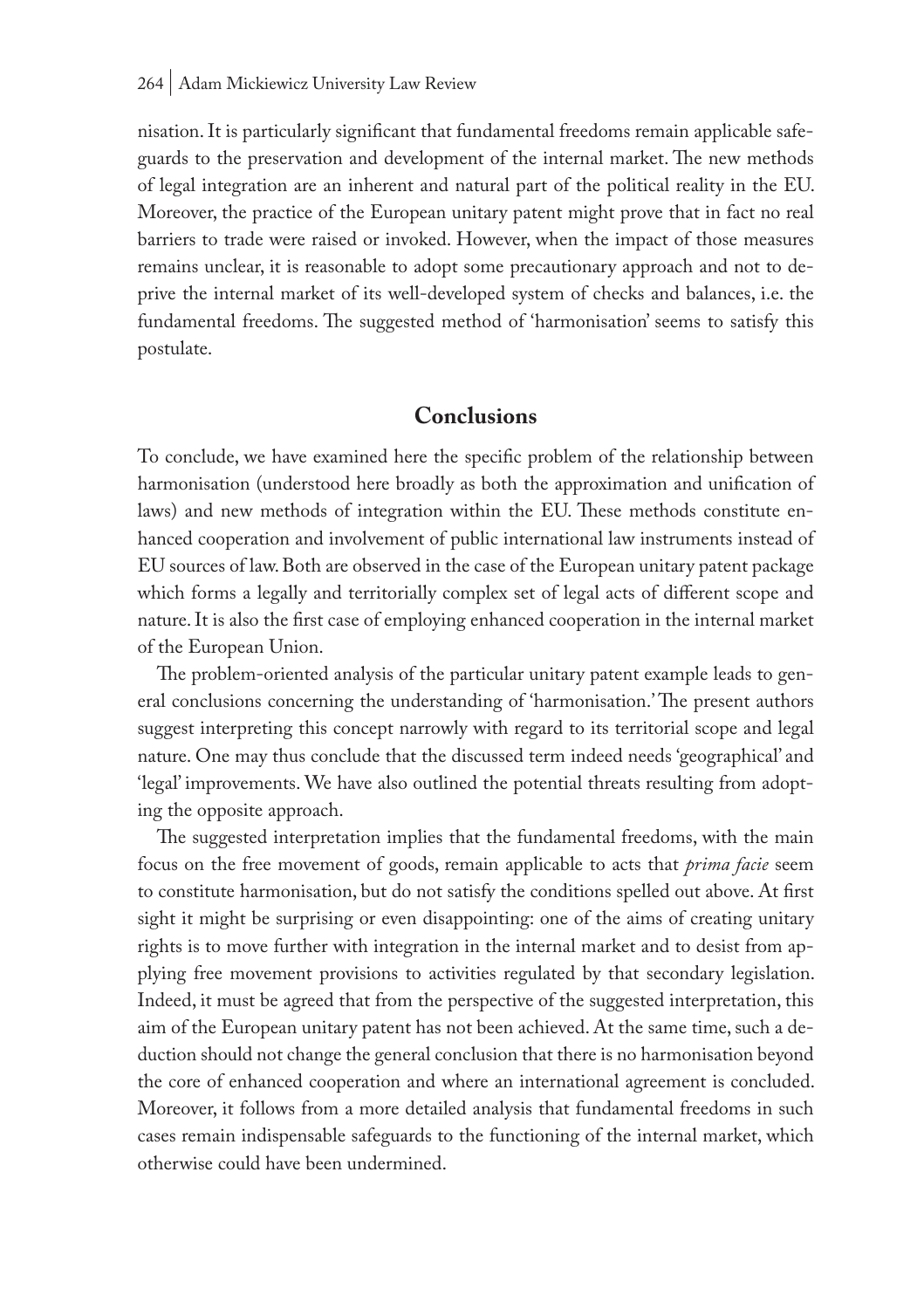#### **Literature**

- Briss Q.C., *Unitary rights and judicial respect in the EU Bringing cool back*, "Queen Mary Journal of Intellectual Property" 2013, vol. 3, no. 1.
- Dougan M., *Minimum Harmonization and the Internal Market*, "Common Market Law Review" 2000, no. 37.
- Gerven W. van, *Harmonization of Private Law: Do we need it?*, "Common Market Law Review" 2004, no. 41.
- Govaere I., *The use and abuse of intellectual property rights in E.C. law. Including a case study of the E.C. spare parts debate*, Ann Arbor 1996.
- Hartmann-Vareilles F., *Intellectual property law and the Single Market: the way ahead*, "ERA Forum" 2014, no. 15.
- Jaeger Th., *What's in the Unitary Patent Package?*, "Max Planck Institute for Innovation & Competition Research Paper" no. 14-08.
- Karsten J., Sinai A.R., *The Action Plan on European Contract Law: Perspectives for the Future of European Contract Law and EC Consumer Law*, "Journal of Consumer Policy" 2003, no. 26.
- Keeling D.T., *Intellectual Property Rights in EU Law*, vol. I: *Free Movement and Competition Law*, Oxford 2003.
- Kurcz B., *Harmonisation by means of Directives never-ending story?*, "European Business Law Review" 2001, no. 11–12.
- Lamping M., *Enhanced Cooperation in the Area of Unitary Patent Protection Testing the Boundaries of the Rule of Law*, "Maastricht Journal of European and Comparative Law" 2013, no. 20.
- Lohse E.J., *The meaning of harmonisation in the context of European Union law a process in need of definition*, in *Theory and Practice of Harmonisation*, ed. M. Andenas, C. Baasch Andersen, Cheltenham 2011.
- Malaga M., *The European Patent with Unitary Effect: Incentive to Dominate? A Look from the EU Competition Law Viewpoint*, "IIC – International Review of Intellectual Property and Competition Law" 2014, vol. 45, no. 6.
- Maletić I., *The Law and Policy of Harmonisation in Europe's Internal Market*, Cheltenham 2013.
- Maletić I., *Theory and practice of harmonization in the European internal market*, in *Theory and Practice of Harmonisation*, ed. M. Andenas, C. Baasch Andersen, Cheltenham 2011.
- Nowicka A., *Jednolity Sąd Patentowy z perspektywy Polski*, "Ruch Prawniczy, Ekonomiczny i Socjologiczny" 2014, no. 1.
- Nowicka A., *Patent europejski o jednolitym skutku konstrukcja prawna i treść*, "Ruch Prawniczy, Ekonomiczny i Socjologiczny" 2013, no. 4.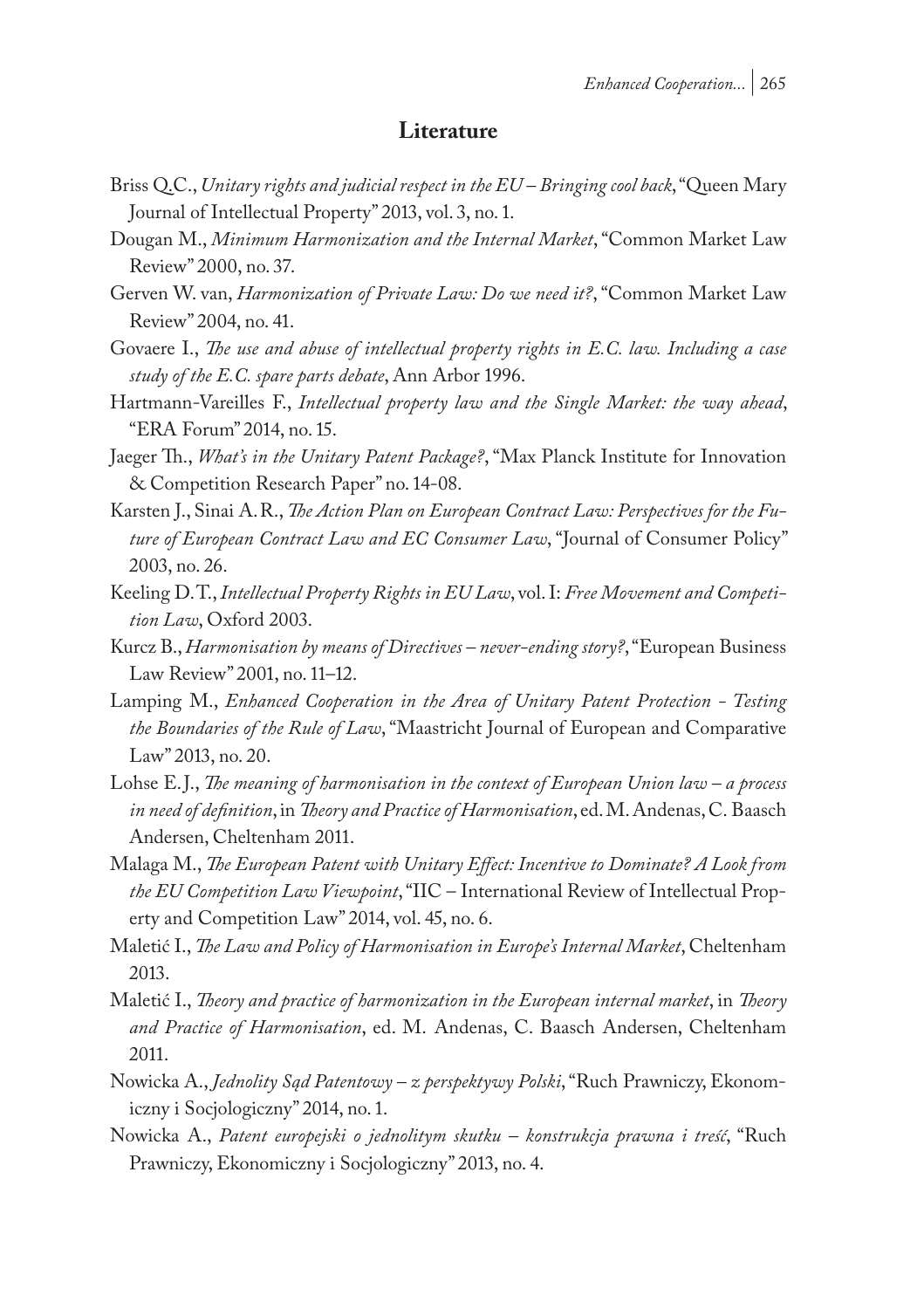- Ohly A., *Concluding Remarks: Postmodernism and Beyond*, in *The Europeanization of Intellectual Property Law. Towards a European Methodology*, ed. A. Ohly, J. Pila, Oxford 2013.
- Seville C., *EU Intellectual Property Law and Policy*, Cheltenham 2009.
- Smits J., Bull W., *The Europeanization of Patent Law: Towards a Comparative Model*, in *The Europeanization of Intellectual Property Law. Towards a European Methodology*, ed. A. Ohly, J. Pila, Oxford 2013.
- Stothers Ch., *Article 36 TFEU: Intellectual Property*, in *Oliver on Free Movement of Goods in the European Union*, ed. P. Oliver, Portland 2010.
- Timmermans Ch., *Community Directives Revisited*, "Yearbook of European Law" 1997, no. 17.
- Ullrich H., *Enhanced cooperation in the area of unitary patent protection and European integration*, "ERA Forum" 2013, no. 13.
- Wadlow Ch., *Hamlet without the prince: Can the Unitary Patent Regulation strut its stuff without Articles 6–8?*, "Journal of Intellectual Property Law & Practice" 2013, no. 8.
- Weatherill S., *Maximum versus Minimum Harmonization: Choosing between Unity and Diversity in the Search for the Soul of the Internal Market*, in *From Single Market to Economic Union. Essays in Memory of John Usher*, ed. N. Nic Shuibhne, L. Gormley, Oxford 2012.
- Weatherill S., *Union Legislation Relating to the Free Movement of Goods*, in *Oliver on Free Movement of Goods in the European Union*, ed. P. Oliver, Portland 2010.
- Council Decision of 22 January 2013 authorising enhanced cooperation in the area of financial transaction tax (2013/52/EU), OJ L 22 from 25.01.2013.
- Council Regulation (EU) no. 1259/2010 of 20 December 2010 implementing enhanced cooperation in the area of the law applicable to divorce and legal separation, OJ L 343 from 29.12.2010.
- Council Regulation (EU) no. 1260/2012 of 17 December 2012 implementing enhanced cooperation in the area of the creation of unitary patent protection with regard to the applicable translation arrangements.
- Regulation (EU) no. 1257/2012 of the European Parliament and of the Council of 17 December 2012 implementing enhanced cooperation in the area of the creation of unitary patent protection.